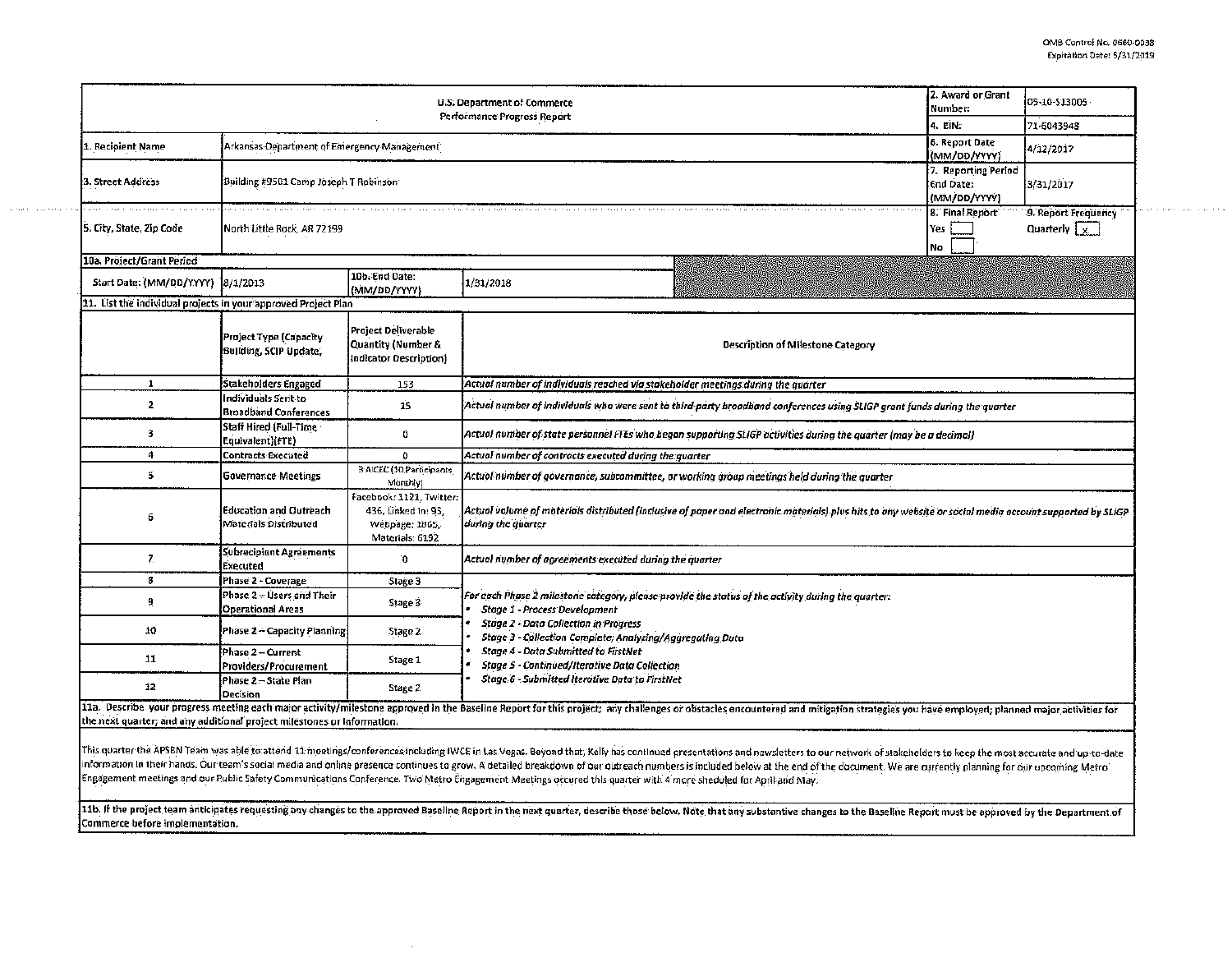1-18-17: Budget amendment has been submitted with signatures.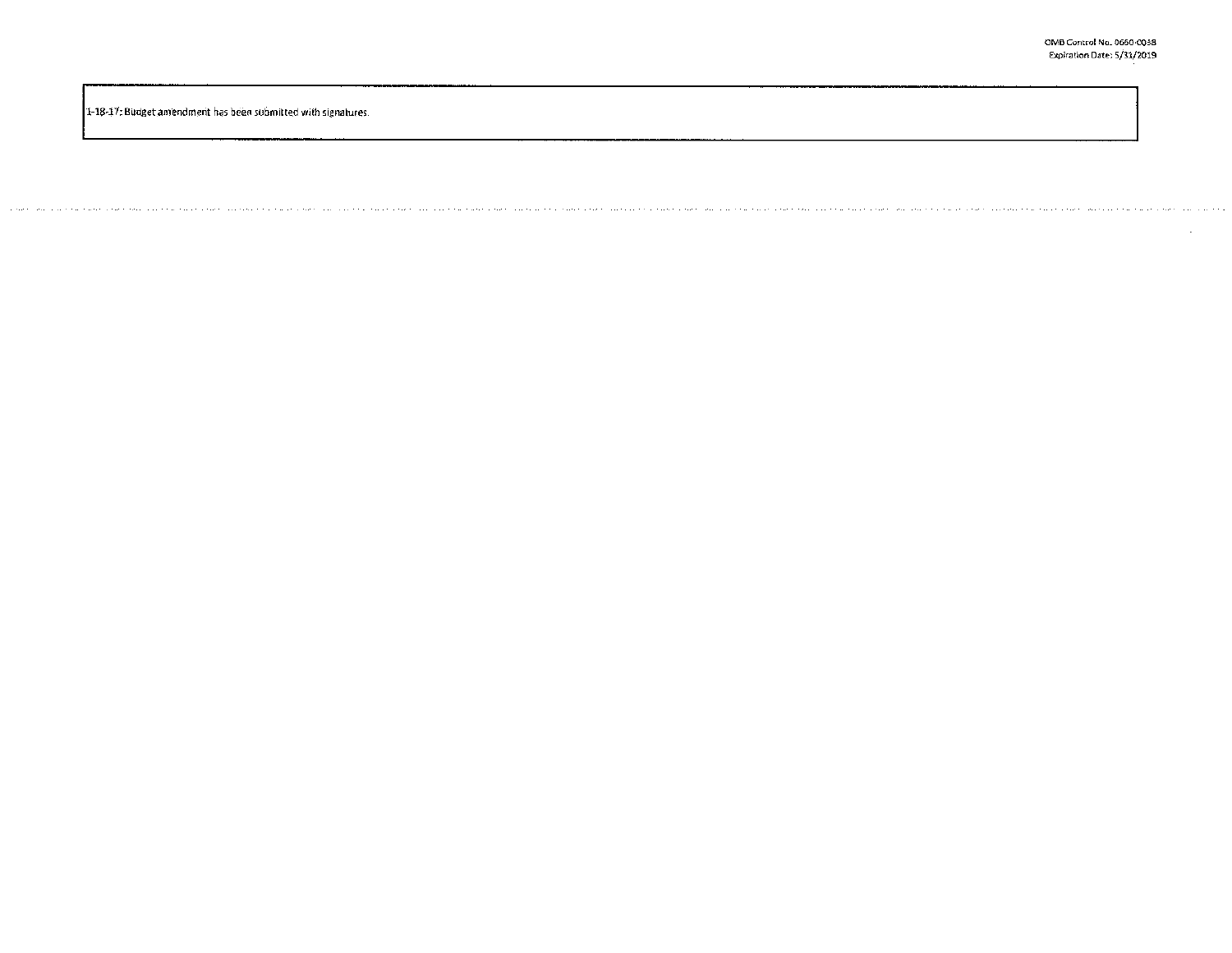| 11c. Provide any other information that would be useful to NTIA as it assesses this project's progress.                                                                                                                        |                                        |                                                                                                                                            |                          |                      |                               |                   |                 |                                         |                                          |
|--------------------------------------------------------------------------------------------------------------------------------------------------------------------------------------------------------------------------------|----------------------------------------|--------------------------------------------------------------------------------------------------------------------------------------------|--------------------------|----------------------|-------------------------------|-------------------|-----------------|-----------------------------------------|------------------------------------------|
| 1.18.2017 - Nothing to report                                                                                                                                                                                                  |                                        |                                                                                                                                            |                          |                      |                               |                   |                 |                                         |                                          |
| 11d. Describe any success stories or best practices you have identified. Please be as specific as possible.                                                                                                                    |                                        |                                                                                                                                            |                          |                      |                               |                   |                 |                                         |                                          |
| We have had much success sending Public safety Representatives from across the state to Communications meetings and events. Support for Public safety Broadband continues to grow across the state as more and more stakeholde |                                        |                                                                                                                                            |                          |                      |                               |                   |                 |                                         |                                          |
| heeloning to see the benefits of a dedicated network.<br>12. Personnel                                                                                                                                                         |                                        |                                                                                                                                            |                          |                      |                               |                   |                 |                                         |                                          |
| 12a. If the project is not fully staffed, describe how any lack of staffing may impact the project's time line and when the project will be fully staffed.                                                                     |                                        |                                                                                                                                            |                          |                      |                               |                   |                 |                                         |                                          |
| Some positions are not currently staffed. While those positions will be filled soon, there will be no impacts to the project timeline.                                                                                         |                                        |                                                                                                                                            |                          |                      |                               |                   |                 |                                         |                                          |
| 12b. Staffing Table - Please include all staff that have contributed time to the project. Please do not remove individuals from this toble.                                                                                    |                                        |                                                                                                                                            |                          |                      |                               |                   |                 |                                         |                                          |
| Job Title                                                                                                                                                                                                                      | FTE%                                   | Project (s) Assigned                                                                                                                       |                          |                      |                               |                   |                 | Change                                  |                                          |
| SUGP Program Manager                                                                                                                                                                                                           | -80%                                   | Will provide coordination for grant reporting and financial payouts from the SAA and work with SWIC to monitor progress of overall project |                          |                      |                               |                   |                 |                                         |                                          |
| IT Administrator                                                                                                                                                                                                               | 10%                                    | Serves on the state broadband working group and provides technical assistance                                                              |                          |                      |                               |                   |                 |                                         |                                          |
| Accounting Branch Manager                                                                                                                                                                                                      | 2%                                     | Will conduct task and provide tracking for disbursement of the entire grant funds                                                          |                          |                      |                               |                   |                 |                                         |                                          |
| Financial Analyst                                                                                                                                                                                                              | 3%                                     | Will provide oversight for the disbursements and tracking of funds                                                                         |                          |                      |                               |                   |                 |                                         |                                          |
| <b>SWIC</b>                                                                                                                                                                                                                    | 50%                                    | Will oversee all interoperability coordination and is responsible for ensuring SCIP initiatives are tracked and completed                  |                          |                      |                               |                   |                 |                                         |                                          |
| <b>AWIN Program Manager</b>                                                                                                                                                                                                    | 50%                                    | Has oversight of all public safety communications projects that the state undertakes and will provide oversight for this project.          |                          |                      |                               |                   |                 |                                         |                                          |
| 13. Subcontracts (Vendors and/or Subrecipients).                                                                                                                                                                               |                                        |                                                                                                                                            |                          |                      |                               |                   |                 |                                         |                                          |
| 13a. Subcontracts Table - include all subcontractors. The totals from this table must equal the "Subcontracts Total" in Question 14f.                                                                                          |                                        |                                                                                                                                            |                          |                      |                               |                   |                 |                                         |                                          |
| Name.                                                                                                                                                                                                                          | <b>Subcontract Purpose</b>             |                                                                                                                                            | Type<br>(Vendor/Subrec.) | RFP/RFQ Issued (Y/N) | Contract<br>Executed<br>(Y/N) | <b>Start Date</b> | <b>End Date</b> | <b>Total Federal Funds</b><br>Allocated | <b>Total Matching Funds</b><br>Allocated |
| Buford, Goff, & Associates                                                                                                                                                                                                     | Development of Project Management Plan |                                                                                                                                            | Vendor                   | Y                    |                               | 10/1/2013         | 6/30/2017       | \$810,432.00                            | \$0.00                                   |
| 13b. Describe any challenges encountered with vendors and/or subrecipients.                                                                                                                                                    |                                        |                                                                                                                                            |                          |                      |                               |                   |                 |                                         |                                          |
| 4.18.2017 - No Issues                                                                                                                                                                                                          |                                        |                                                                                                                                            |                          |                      |                               |                   |                 |                                         |                                          |

 $\mathcal{L}(e, \mathcal{L}) = \mathcal{L}(e, \mathcal{L}(e, \mathcal{L}))$  .